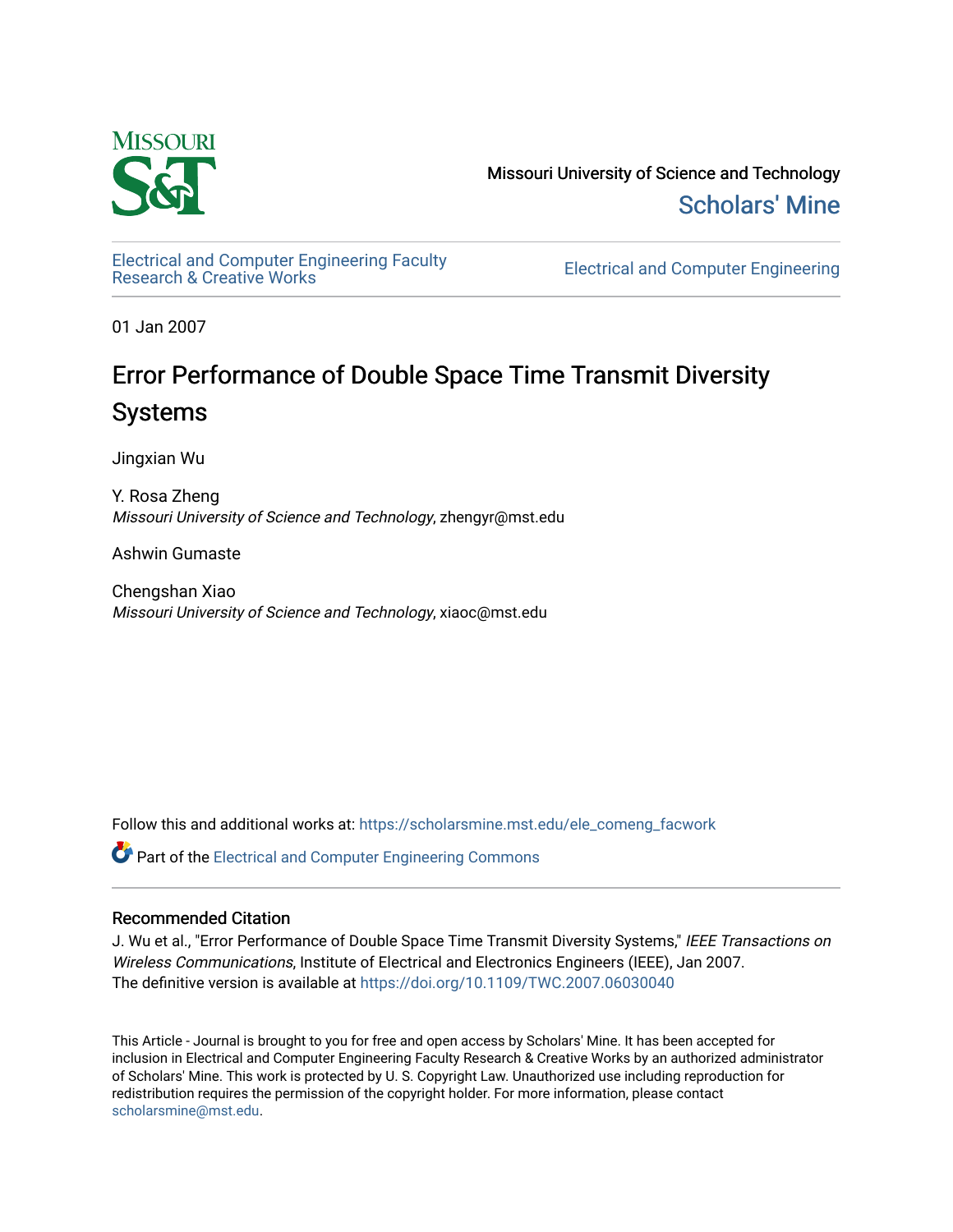# Error Performance of Double Space Time Transmit Diversity System

Jingxian Wu, *Member, IEEE,* Yahong Rosa Zheng, *Senior Member, IEEE,* Ashwin Gumaste, *Member, IEEE,* and Chengshan Xiao, *Senior Member, IEEE*

*Abstract***— The theoretical error performance of double space time transmit diversity (DSTTD) system with optimum combining receiver is analyzed in this paper. By employing both spatial multiplexing and transmit diversity in one system, DSTTD provides practical tradeoff between system spectral efficiency and diversity gain. We derive exact analytical expressions to describe the symbol error rate for DSTTD systems. The effects of both diversity gain and antenna interference introduced by spatial multiplexing are quantified in the results. In addition, the performance of DSTTD system with successive interference cancellation is also investigated. Simulation results are in excellent agreement with the theoretical results obtained in this paper.**

*Index Terms***— Double space time transmit diversity, error performance, successive interference cancellation.**

### I. INTRODUCTION

**T** HE next generation wireless communication system is<br>required to provide high quality voice service as well as broadband data services. To achieve this goal, multiple-input multiple-output (MIMO) systems with multiple antennas at both transmitter and receiver are adopted to utilize the spatial domain of the wireless communication system.

The spatial dimension of MIMO systems can be explored in two different ways, spatial multiplexing [1] or transmit diversity  $[2] - [4]$ . In a system with spatial multiplexing, different data streams are sent out by different transmit antennas simultaneously to improve the overall system throughput. On the contrary, transmit diversity system has one data stream spatially encoded across all transmission antennas to achieve spatial fading diversity. Spatial multiplexing and transmit diversity feature the fundamental tradeoff between spectral efficiency and diversity gain in wireless communication systems [5], [6]. Spatial multiplexing improves system spectral efficiency at the cost of diversity gain, while diversity gain is achieved in transmit diversity system by trading off spectral efficiency.

Manuscript received March 18, 2006; revised July 10, 2006; accepted September 8, 2006. The associate editor coordinating the review of this paper and approving it for publication is D. Huang. The work of Y. R. Zheng was supported in part by the University of Missouri System Research Board. The work of C. Xiao was supported in part by the National Science Foundation under Grant CCF-0514770 and the University of Missouri-Columbia Research Council under Grant URC-05-064. Part of this paper was previously presented at the 2006 IEEE International Conference on Communications (ICC'06), Istanbul, Turkey.

J. Wu is with the Department of Engineering Science, Sonoma State University, Rohnert Park, CA 94928, USA (email: jingxian.wu@sonoma.edu).

Y. R. Zheng is with the Department of Electrical and Computer Engineering, University of Missouri, Rolla, MO 65409 USA (e-mail: zhengyr@umr.edu).

A. Gumaste is with the India Institute of Technology, Bombay, India.

C. Xiao is with the Department of Electrical and Computer Engineering, University of Missouri, Columbia, MO 65211 USA (e-mail: xiaoc@missouri.edu).

Digital Object Identifier 10.1109/TWC.2007.06030040.

The tradeoff relationship between spatial multiplexing and transmit diversity was exploited in the design of various MIMO systems  $[7] - [10]$ .

Specifically, double space time transmit diversity (DSTTD) [10] provides a simple yet effective solution to achieve spatial multiplexing and transmit diversity in one system. DSTTD system has four transmit antennas divided into two 2-antenna groups, with the two antennas in each group associated with an orthogonal space time transmit diversity (STTD) encoder. Spatial multiplexing are employed across groups, *i.e.*, different data streams are sent out by different groups. DSTTD technique operates on a practical tradeoff point between spatial multiplexing and transmit diversity. The error performance of DSTTD system was studied with simulations in [10] and [11]. The theoretical error performance of DSTTD system with zero-forcing decision feedback receiver was derived in [12], where ideal interference cancellation of all data streams are assumed.

In this paper, we derive exact analytical error probability expressions for linearly modulated DSTTD systems with optimum combining receivers and independent identically distributed (i.i.d.) Rayleigh fading channels. The difficulty in DSTTD system performance analysis mainly arises from the interference among the spatially multiplexed transmission antennas. We tackle this problem by analyzing the eigenstructure of the interference correlation matrix, which leads to closed-form expressions of the moment generating function (MGF) of the post-detection signal to interference plus noise ratio (SINR) at the receiver. The statistical properties of the post-detection SINR are used to facilitate the system error probability analysis. The effects of both spatial diversity and inter-group interference are taken into account during the performance analysis. The statistical properties of the postdetection SINR is analyzed by examining the eigen-structure of the correlation matrix of the interfering channels. Closedform expressions are derived for the MGF of the post-detection SINR, and the results are employed in the error probability analysis.

Successive interference cancellation (SIC) can be employed at DSTTD receiver to improve the overall system performance at the cost of system complexity [10]. The theoretical performance of DSTTD system with SIC is also investigated in this paper, and the results are compared to DSTTD systems without SIC to demonstrate the impact of SIC on system performance.

The rest of the paper is organized as follows. Section II describes the model and operation of DSTTD system. In Section III, the theoretical error performances of DSTTD system with and without SIC are derived by analyzing the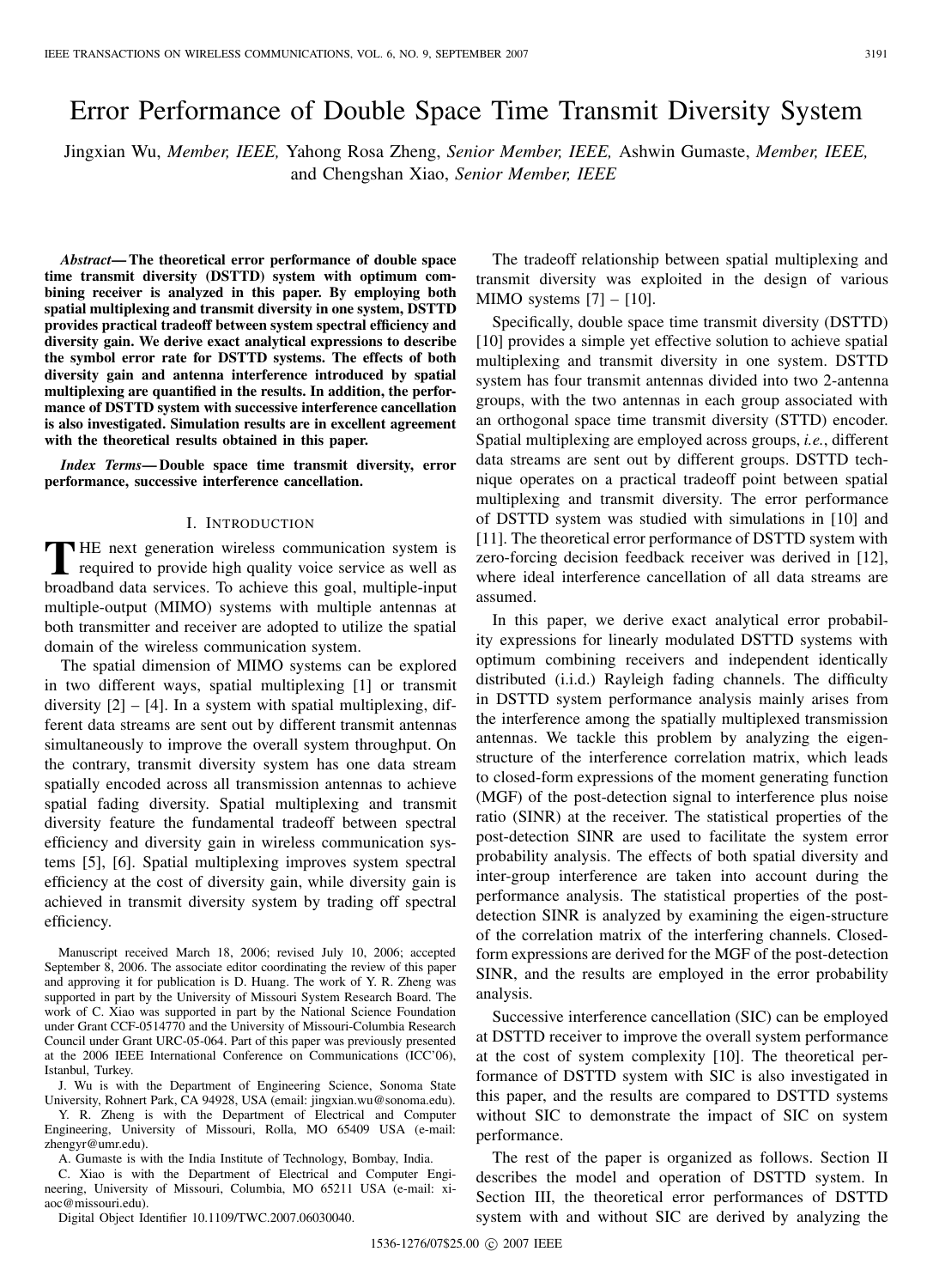

Fig. 1. The block diagram of a DSTTD system.

statistical properties of the post-detection SINR. Numerical examples are given in Section IV to validate the analytical results, and Section V concludes the paper.

#### II. SYSTEM MODEL

The block diagram of a DSTTD system with  $N_t = 4$ transmission antennas and  $N_r \geq 2$  receive antennas is shown in Fig. 1. The input information symbols are demultiplexed into two data streams, each stream is encoded by an orthogonal STTD encoder. The output of the two orthogonal STTD encoders at two consecutive symbol periods  $t_1$  and  $t_2$  can be represented by a size  $4 \times 2$  matrix as

$$
\mathbf{C} = \{c_{ij}\}_{4 \times 2} = \begin{bmatrix} x_1 & x_2 & x_3 & x_4 \\ -x_2^* & x_1^* & -x_4^* & x_3^* \end{bmatrix}^T \in \mathcal{C}^{4 \times 2} \quad (1)
$$

where  $(\cdot)^*$  denotes the operation of complex conjugate,  $(\cdot)^T$ represents matrix transpose, and  $x_i$  is an  $M$ -ary modulated symbol with power  $E_s$ . For each element  $c_{ij}$  in the matrix **C**, the column index j corresponds to the time instant  $t_i$ , for  $j = 1$  or 2, whereas the symbol on the *i*th row of C is going to be sent out by the ith transmission antenna, with  $i \in \{1, 2, 3, 4\}.$ 

In the channel, the transmitted signal is corrupted by both frequency flat Rayleigh fading and additive noise. To maintain the orthogonality of the STTD encoding scheme, the channel is assumed to be varying slowly enough that the fading remains constant for two consecutive symbol periods [2]. Let  $h_{nm}$  denote the fading coefficient between the mth transmission antenna and the nth receive antenna, then the signals collected by the *n*th receive antenna at time instant  $t_i$ can be written as

$$
r_{nj} = [h_{n1} \quad h_{n2} \quad h_{n3} \quad h_{n4}] \cdot \mathbf{c}_j + z_{nj}, \text{ for } j = 1, 2. \tag{2}
$$

where  $r_{nj}$  is the received signal of the *n*th receive antenna at time instant  $t_j$ ,  $z_{nj}$  is the corresponding additive white Gaussian noise (AWGN) component with variance  $N_0$ , and  $c_i$  is the j<sup>th</sup> column of the encoded data matrix **C**. With simple algebraic manipulation of (1) and (2), we have

$$
\begin{bmatrix} r_{n1} \ r_{n2}^* \end{bmatrix} = \begin{bmatrix} h_{n1} & h_{n2} & h_{n3} & h_{n4} \ h_{n2}^* & -h_{n1}^* & h_{n4}^* & -h_{n3}^* \end{bmatrix} \begin{bmatrix} x_1 \ x_2 \ x_3 \ x_4 \end{bmatrix} + \begin{bmatrix} z_{n1} \ z_{n2}^* \ z_{n2} \end{bmatrix},
$$

or in matrix format

$$
\mathbf{r}_n = \mathbf{H}_n \cdot \mathbf{x} + \mathbf{z}_n, \qquad \text{for } n = 1, 2, \cdots, N_r. \tag{3}
$$

Stacking up the  $N_r$  receive vectors  $r_n$  leads to the inputoutput relationship of the system as

$$
\mathbf{r} = \mathbf{H} \cdot \mathbf{x} + \mathbf{z},\tag{4}
$$

where

$$
\mathbf{r} = \begin{bmatrix} \mathbf{r}_1^T & \mathbf{r}_2^T & \cdots & \mathbf{r}_{N_r}^T \end{bmatrix}^T \in \mathcal{C}^{(2N_r) \times 1}, \qquad (5a)
$$

$$
\mathbf{H} = \begin{bmatrix} \mathbf{H}_1^T & \mathbf{H}_2^T & \cdots & \mathbf{H}_{N_r}^T \end{bmatrix}^T \in \mathcal{C}^{(2N_r) \times 4}, \text{ (5b)}
$$
\n
$$
\mathbf{z} = \begin{bmatrix} \mathbf{z}_1^T & \mathbf{z}_2^T & \cdots & \mathbf{z}_{N_r}^T \end{bmatrix}^T \in \mathcal{C}^{(2N_r) \times 1}. \text{ (5c)}
$$

with  $\mathbf{r}_n \in C^{2\times 1}$ ,  $\mathbf{H}_n \in C^{2\times 4}$ , and  $\mathbf{z}_n \in C^{2\times 1}$  defined in (3).

From (4), the system is equivalently represented by a spatially multiplexed MIMO system with four transmission antennas and  $2N_r$  receive antennas. Four input streams,  ${x_1, x_2, x_3, x_4}$ , are spatially multiplexed across the transmission antennas. Correspondingly, the equivalent channel matrix, **H**, has four column fading vectors,  $\{h_1, h_2, h_3, h_3\}$ , with each fading vector relevant to one of the four data streams.

The four transmission streams can be further partitioned into two groups based on the two STTD encoders. The first and second data streams  $\{x_1, x_2\}$  are in group 1 associated with the first STTD encoder, and the second group contains the third and fourth data streams  $\{x_3, x_4\}$  related to STTD encoder 2. Due to the orthogonality of the STTD encoder, the channel vectors belonging to the same transmission group are orthogonal to each other, *i.e.*,

$$
\mathbf{h}_1^H \mathbf{h}_2 = \mathbf{h}_2^H \mathbf{h}_1 = 0,\tag{6a}
$$

$$
\mathbf{h}_3^H \mathbf{h}_4 = \mathbf{h}_4^H \mathbf{h}_3 = 0. \tag{6b}
$$

However, there are still interferences between the data streams belonging to different transmission groups, and this interference will seriously affect the performance of the DSTTD system.

#### III. PERFORMANCE ANALYSIS

#### *A. Optimum Combining*

To suppress the interference between the two spatially multiplexed transmission groups, optimum combining (OC) is employed at the receiver. The OC detection vectors for the  $k$ th data stream can be written by [13]

$$
\mathbf{w}_k = \left(\mathbf{B}_k + \frac{1}{\rho} \mathbf{I}_{2N_r}\right)^{-1} \mathbf{h}_k \tag{7}
$$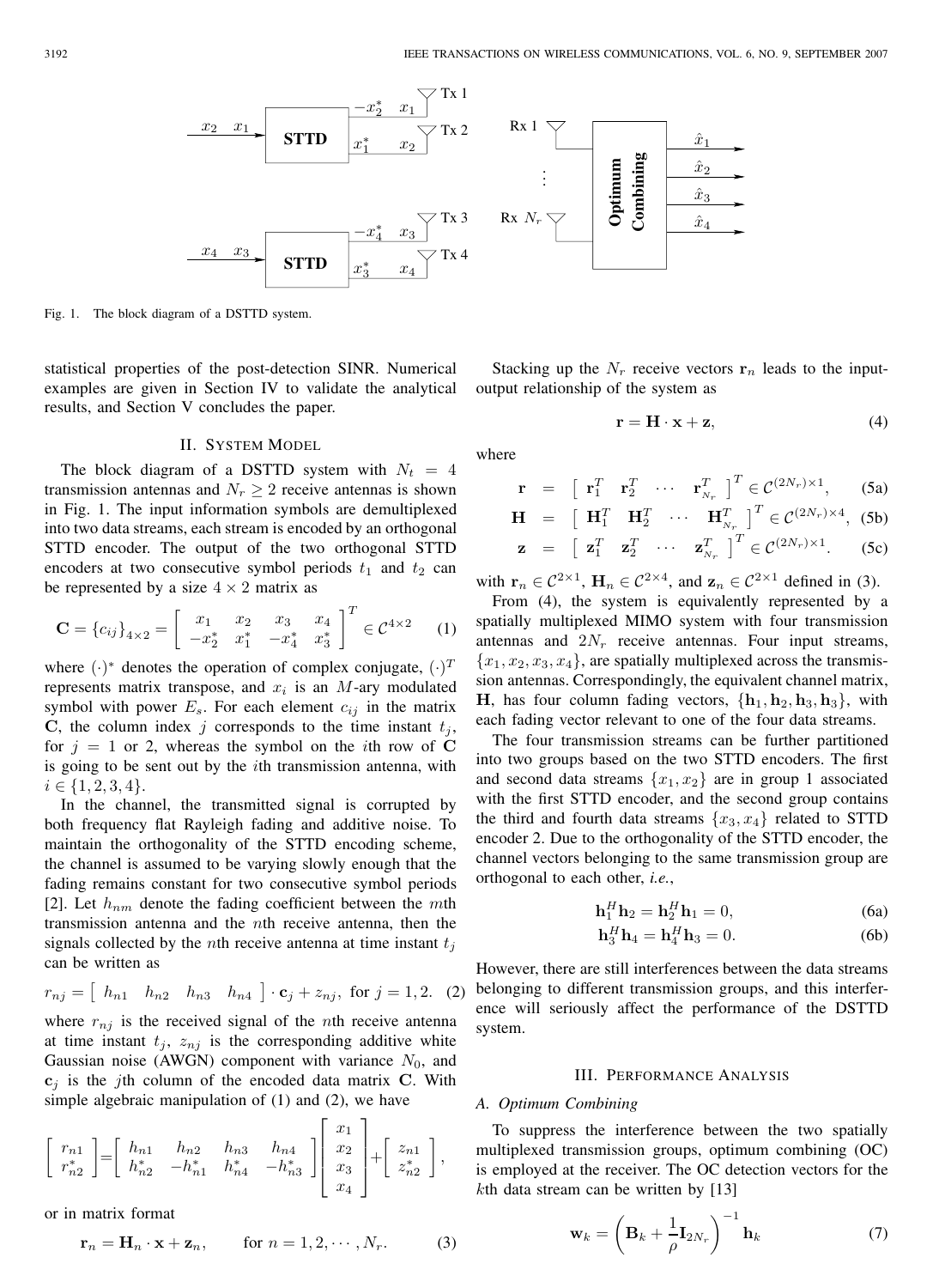where  $\rho = E_s/N_0$  is the signal to noise ratio (SNR) of one data stream without fading,  $\mathbf{I}_{2N_r}$  is a  $2N_r \times 2N_r$  identity matrix, and the matrix  $\mathbf{B}_k$  is the interference covariance matrix defined below

$$
\mathbf{B}_{k} = \begin{cases} \mathbf{h}_{3}\mathbf{h}_{3}^{H} + \mathbf{h}_{4}\mathbf{h}_{4}^{H}, & \text{for } k = 1, 2, \\ \mathbf{h}_{1}\mathbf{h}_{1}^{H} + \mathbf{h}_{2}\mathbf{h}_{2}^{H}, & \text{for } k = 3, 4. \end{cases}
$$
 (8)

From the OC weight vector given in (7), the detection variable for the kth data stream can be formulated as  $\mathbf{w}_k^H \mathbf{r}_k$ , and the corresponding SINR of the kth data stream is

$$
\gamma_k = \frac{|\mathbf{w}_k^H \mathbf{h}_k|^2}{\mathbf{w}_k^H \left( \mathbf{B}_k + \frac{1}{\rho} \mathbf{I}_{2N_r} \right) \mathbf{w}_k}.
$$
\n(9)

To simplify the SINR representation given in (9), we left multiply both sides of (7) with  $\mathbf{w}_k^H\left(\mathbf{B}_k + \frac{1}{\rho}\mathbf{I}_{2N_r}\right)$ , and the result is

$$
\mathbf{w}_{k}^{H}\left(\mathbf{B}_{k}+\frac{1}{\rho}\mathbf{I}_{2N_{r}}\right)\mathbf{w}_{k}=\mathbf{w}_{k}^{H}\mathbf{h}_{k}.
$$
 (10)

Substituting (10) into (9) yields

$$
\gamma_k = \mathbf{w}_k^H \mathbf{h}_k. \tag{11}
$$

Combining (7) with (11) leads to an alternative representation of the SINR as

$$
\gamma_k = \mathbf{h}_k^H \left( \mathbf{B}_k + \frac{1}{\rho} \mathbf{I}_{2N_r} \right)^{-1} \mathbf{h}_k, \tag{12}
$$

with the matrix  $\mathbf{B}_k$  defined in (8). The statistical properties of the SINR given in (12) is analyzed in the next subsection to facilitate the error performance analysis.

#### *B. Statistical Properties of the SINR*

For i.i.d. fading channels with variance normalized to unity, the post-detection SINR of the four data streams share the same statistical properties. Without loss of generality, the analysis is performed for the first data stream,  $x_1$ , and the results can be directly applied to other data streams.

From (8) and (12), the SINR  $\gamma_1$  can be written as

$$
\gamma_1 = \mathbf{h}_1^H \left( \mathbf{h}_3 \mathbf{h}_3^H + \mathbf{h}_4 \mathbf{h}_4^H + \frac{1}{\rho} \mathbf{I}_{2N_r} \right)^{-1} \mathbf{h}_1. \tag{13}
$$

Performing eigenvalue decomposition (EVD) for the interference covariance matrix  $\mathbf{B}_1 = \mathbf{h}_3 \mathbf{h}_3^H + \mathbf{h}_4 \mathbf{h}_4^H$  yields  $\mathbf{B}_1 = \mathbf{I}_1 \mathbf{A} \mathbf{I}_1^H$ . The matrices  $\mathbf{I}_1$  and  $\mathbf{A}_2$  are defined as **UΛU**<sup>H</sup> . The matrices **U** and **Λ** are defined as

$$
\mathbf{U} = \begin{bmatrix} \mathbf{u}_1 & \mathbf{u}_2 & \cdots & \mathbf{u}_{N_r} \end{bmatrix} \in \mathcal{C}^{2N_r \times 2N_r}, \qquad (14a)
$$

$$
\mathbf{\Lambda} = \text{diag} \begin{bmatrix} \lambda_1 & \lambda_2 & 0 & \cdots & 0 \end{bmatrix} \in \mathcal{C}^{2N_r \times 2N_r} \qquad (14b)
$$

where  $\Lambda$  is a diagonal matrix, with the diagonal elements  $\lambda_k$ being the eigenvalues of  $B_1$ , and  $u_k$  are the corresponding orthonormal eigenvectors defining the eigen-space. Since **<sup>h</sup>**<sup>3</sup> and  $h_4$  are linearly independent, there are only two non-zero eigenvalues,  $\lambda_1$  and  $\lambda_2$ . Due to the orthonormality of the eigenvectors, the matrix **U** is unitary, *i.e.*,  $\mathbf{U}^H \mathbf{U} = \mathbf{I}_{2N_r}$ .

With EVD, The SINR given in (13) can be rewritten as

$$
\gamma_1 = \mathbf{h}_1^H \mathbf{U} \left( \mathbf{\Lambda} + \frac{1}{\rho} \mathbf{I}_{2N_r} \right)^{-1} \mathbf{U}^H \mathbf{h}_1.
$$
 (15)

If we define a new vector,  $\mathbf{g} = \mathbf{U}^H \mathbf{h}_1$ , then the SINR  $\gamma_1$  can be further simplified to

$$
\gamma_1 = \sum_{k=1}^2 \frac{|g_k|^2}{\lambda_k + 1/\rho} + \sum_{k=3}^{2N_r} |g_k|^2 \cdot \rho. \tag{16}
$$

where  $g_k$  is the kth element of the vector **g**. Based on the facts that **U** is unitary and it is independent of  $h_1$ , the vector **g** is still zero-mean complex Gaussian distributed with covariance matrix  $\mathbb{E}[\mathbf{g}\mathbf{g}^H] = \mathbf{I}_{2N_r}$ .

The SINR given in (16) conditioned on the eigenvalues  $\lambda_1$ and  $\lambda_2$  is the summation of  $2N_r$  independent exponentially distributed random variables (RV). Thus, the MGF  $M_{\gamma}(\lambda) =$  $\mathbb{E}_{\gamma_1|\lambda}(e^{s\gamma})$  of  $\gamma_1$  conditioned on  $\lambda_1$  and  $\lambda_2$  is [14]

$$
M_{\gamma|\lambda}(s) = \frac{1}{\left(1 - \frac{s}{\lambda_1 + 1/\rho}\right)} \frac{1}{\left(1 - \frac{s}{\lambda_2 + 1/\rho}\right)} \frac{1}{(1 - \rho s)^{2N_r - 2}}, \tag{17}
$$

where  $\mathbb{E}(\cdot)$  represents mathematical expectation.

The derivation of the unconditional MGF requires the knowledge of the distribution of  $\lambda_k$ . For a general interference covariance matrix as defined in (8), it is usually very difficult to find the expressions of the eigenvalues. However, for DSTTD system, the vectors  $h_3$  and  $h_4$  are mutually orthogonal to each other. The orthogonality between the interfering vectors leads to an explicit representation of the eigenvalues  $\lambda_1$  and  $\lambda_2$  as [14, p. 457]

$$
\lambda_1 = \lambda_2 = \sum_{k=1}^{2N_r} (|h_{n3}|^2 + |h_{n4}|^2) = \lambda.
$$
 (18)

Since the fading coefficients are zero-mean Complex Gaussian distributed, the eigenvalues given in (18) are  $\chi^2$ -distributed with  $8N_r$  degrees of freedom. The probability density function (pdf) of  $\lambda$  is given by [14]

$$
p(\lambda) = \frac{\lambda^{2N_r - 1}}{\Gamma(2N_r)} \exp(-\lambda).
$$
 (19)

With the pdf of the eigenvalues defined in (19), the unconditional MGF  $M_{\gamma}(s)$  can be obtained by integrating (17) over the distribution of  $\lambda$  as

$$
M_{\gamma}(s) = \int_0^{+\infty} \frac{1}{(1 - \frac{s}{\lambda + 1/\rho})^2} \frac{\lambda^{2N_r - 1}}{\Gamma(2N_r)} \exp(-\lambda) d\lambda
$$
  
 
$$
\times \frac{1}{(1 - \rho s)^{2N_r - 2}}.
$$
 (20)

With the procedures described in the Appendix, the MGF of (20) can be expressed in closed-form as in (21), which is shown at the top of the next page. In (21),  $\Gamma(a, x)$  =  $\int_x^{+\infty} t^{a-1}e^{-t}dt$  is the incomplete Gamma function [16, (8.350.2)].

Eqn. (21) gives the unconditional MGF of the SINR  $\gamma_1$ at the presence of interferences from  $h_3x_3$  and  $h_4x_4$ . If no interference cancellation is employed at the receiver, then (21) can be used to describe the MGF of the SINR of all the four spatially multiplexed data streams.

Successive interference cancellation can be used at the receiver to further improve system performance. Without loss of generality, it's assumed here that the streams in the group  $\{x_1, x_2\}$  are detected first, and the results are used in interference cancellation for data streams  $\{x_3, x_4\}$ . For ideal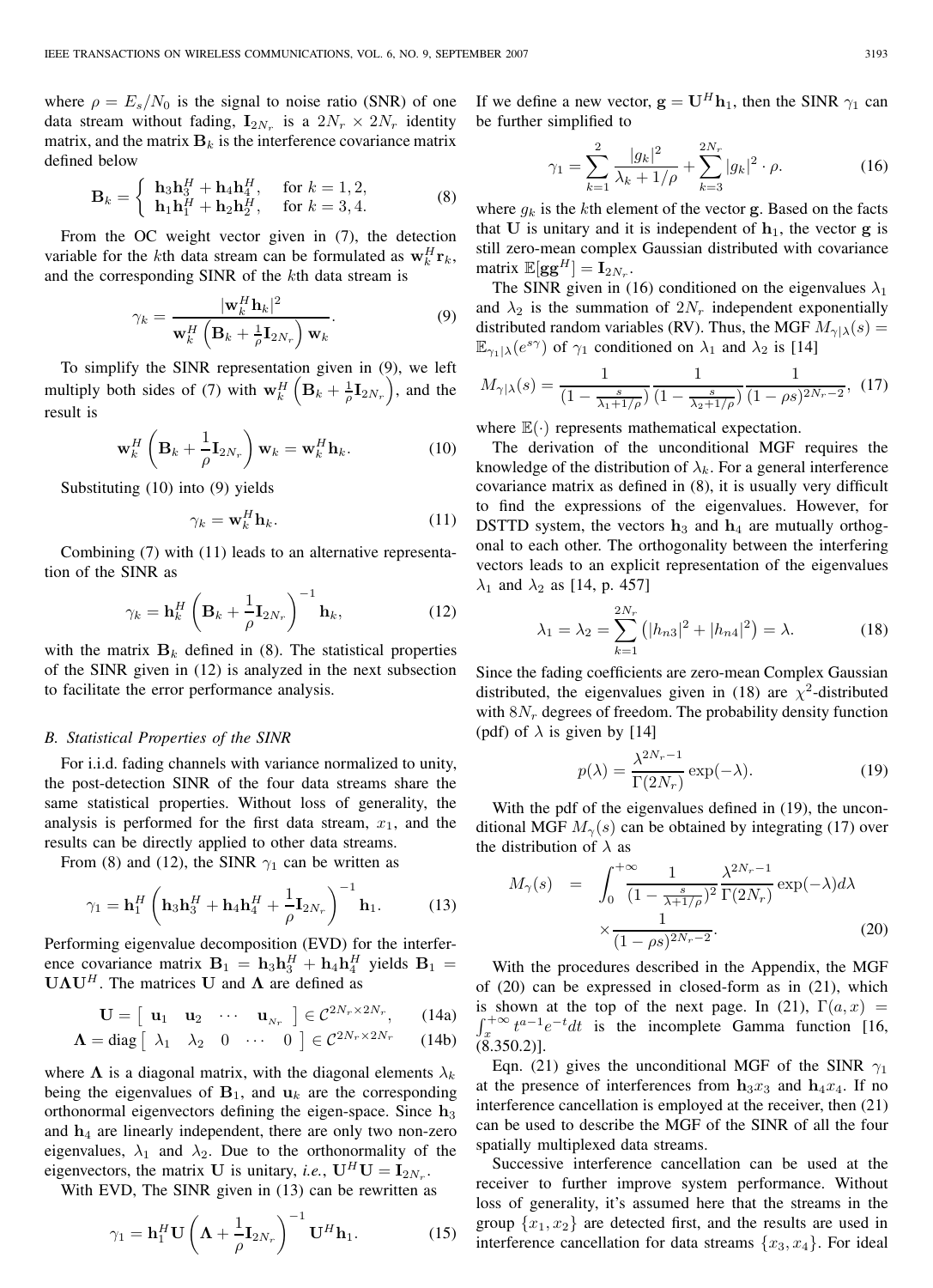Table 1. Parameters of (24) for Various Modulation Schemes.

| Modulation<br>$\beta_1$<br>$\psi_2$<br>$\psi_1$<br>Ø2.<br>$\sin^2\frac{\pi}{M}$<br><b>MPSK</b><br>$\Omega$<br>0<br>$\pi -$<br>$\frac{3}{M^2-1}$<br>$\frac{\pi}{2}$<br><b>MASK</b><br>0<br>0<br>$\frac{\pi}{2}$<br>$\mathbf{\underline{\pi}}$<br><b>MQAM</b><br>$\frac{4}{1}$<br>$2(M-1)$<br>$M_{\gamma}(s) = \frac{1}{(1 - \rho s)^{2N_r - 2}} \times \left[1 + (2s - s^2) \left(\frac{1}{\rho} - s\right)^{2N_r - 1}\right]$<br>$\times \exp \left( \frac{1}{\rho} - s \right) \Gamma \left( 1 - 2 N_r, \frac{1}{\rho} - s \right) + s^2 \left( \frac{1}{\rho} - s \right)^{2 N_r - 2}$<br>$\times \exp\left(\frac{1}{a}-s\right) \Gamma\left(2-2N_r,\frac{1}{a}-s\right)$ ,<br>(21) |  |  |  | Table 1. Farameters of $(24)$ for various modulation schemes. |  |  |  |  |  |
|---------------------------------------------------------------------------------------------------------------------------------------------------------------------------------------------------------------------------------------------------------------------------------------------------------------------------------------------------------------------------------------------------------------------------------------------------------------------------------------------------------------------------------------------------------------------------------------------------------------------------------------------------------------------------------------|--|--|--|---------------------------------------------------------------|--|--|--|--|--|
|                                                                                                                                                                                                                                                                                                                                                                                                                                                                                                                                                                                                                                                                                       |  |  |  |                                                               |  |  |  |  |  |
|                                                                                                                                                                                                                                                                                                                                                                                                                                                                                                                                                                                                                                                                                       |  |  |  |                                                               |  |  |  |  |  |
|                                                                                                                                                                                                                                                                                                                                                                                                                                                                                                                                                                                                                                                                                       |  |  |  |                                                               |  |  |  |  |  |
|                                                                                                                                                                                                                                                                                                                                                                                                                                                                                                                                                                                                                                                                                       |  |  |  |                                                               |  |  |  |  |  |
|                                                                                                                                                                                                                                                                                                                                                                                                                                                                                                                                                                                                                                                                                       |  |  |  |                                                               |  |  |  |  |  |
|                                                                                                                                                                                                                                                                                                                                                                                                                                                                                                                                                                                                                                                                                       |  |  |  |                                                               |  |  |  |  |  |
|                                                                                                                                                                                                                                                                                                                                                                                                                                                                                                                                                                                                                                                                                       |  |  |  |                                                               |  |  |  |  |  |

interference cancellation, the post-detection SNR,  $\hat{\gamma}_3$  and  $\hat{\gamma}_4$ , can be written as

$$
\hat{\gamma}_3 = \hat{\gamma}_4 = \rho \cdot \sum_{n=1}^{N_r} (|h_{n3}|^2 + |h_{n4}|^2) = \rho \cdot \lambda, \tag{22}
$$

with  $\lambda$  being defined in (18). The corresponding MGF of the  $\chi^2$ -distributed SNR,  $\hat{\gamma}_k$ , is

$$
M_{\hat{\gamma}}(s) = \frac{1}{(1 - \rho s)^{2N_r}}.\tag{23}
$$

The MGFs of the post-detection SINR or SNR will be used in the error performance analysis.

#### *C. Performance Analysis*

In this subsection, we derive the symbol error rate (SER) expression for linearly modulated systems, such as M-ary Amplitude Shift Keying (MASK), M-ary Phase Shift Keying (MPSK), and square M-ary Quadrature Amplitude Modulation (MQAM).

For MASK, MPSK, and MQAM systems, the error probability of each individual data stream can be written in a unified form as [15]

$$
P(E) = \sum_{i=1}^{2} \frac{\beta_i}{\pi} \int_0^{\psi_i} M_\gamma \left( -\frac{\zeta}{\sin^2 \theta} \right) d\theta, \tag{24}
$$

where the values of the parameters  $\beta_i$ ,  $\psi_i$  and  $\zeta$  for different modulation schemes are given in Table 1, and  $M_{\gamma}(s)$  is the MGF of the SINR (or SNR) as defined in Section III-B.

For system without interference cancellation, the postdetection SINR,  $\gamma_n$ , for  $n = 1, 2, 3, 4$ , follow the same statistical distribution. Therefore, the overall symbol error rate (SER) of the entire system, which can be calculated by averaging over the individual SER of the four data streams, is obviously equal to the SER of any of the four data streams. Thus, the exact overall symbol error rate for DSTTD system without interference cancellation can be obtained by replacing  $M_{\gamma}\left(-\frac{\zeta}{\sin^2\theta}\right)$  of (24) with that defined in (21). The integral in (24) only involves elementary functions and small integration limits, thus it can be easily evaluated with numerical methods.

On the other hand, for system with ideal SIC, there is no interference present at one of the two transmission groups. The overall system error probability can be obtained by averaging the SER of the two transmission groups as

$$
P(E) = \sum_{i=1}^{2} \frac{\beta_i}{2\pi} \int_0^{\psi_i} \left[ M_\gamma \left( -\frac{\zeta}{\sin^2 \theta} \right) + M_\gamma \left( -\frac{\zeta}{\sin^2 \theta} \right) \right] d\theta, (25)
$$

where  $M_{\gamma}(s)$  is the SINR MGF defined in (21), and  $M_{\gamma}(s)$ is the MGF for the SNR given by (23). The error probability given in (25) is based on the assumption of ideal interference cancellation. However, for practical systems, residual interference is always present at the receiver, especially at low SNR. Thus the error probability given by (25) can be treated as a lower bound for DSTTD system with practical SIC receiver.

#### IV. NUMERICAL EXAMPLES

Numerical examples are provided in this section to validate the analytical expressions derived in this paper as well as to compare the performance of DSTTD systems under various system configurations.

During the simulation, the total transmission power from the four transmission antennas are normalized to 1. As a common practice of digital communication systems,  $E_b/N_0$  is used as a metric to measure the SNR of the system. The relationship between  $E_b/N_0$  and the per data stream SNR  $\rho$  used in the analytical SER expressions can be described as

$$
\rho = \frac{E_b/N_0 \cdot \log_2 M}{N_t} \tag{26}
$$

where  $N_t$  is the number of transmission antennas, and M is the modulation constellation size.

Fig. 2 plots the SER of 8PSK modulated DSTTD system with different number of receive antennas. In this example, no interference cancellation is employed at the receiver. In Fig. 2, the SER results from the analytical error expressions are compared to those obtain from simulations, and perfect agreement between them are observed. In addition, as expected, the error performance improves with the number of receive antennas thanks to the increase of spatial diversity order contributed by the receive antennas.

The impact of interference cancellation on system performance is illustrated in Fig. 3 for QPSK and 16QAM modulated systems. Four antennas are used at the receiver. It's apparent from Fig. 3 that systems with SIC (labeled as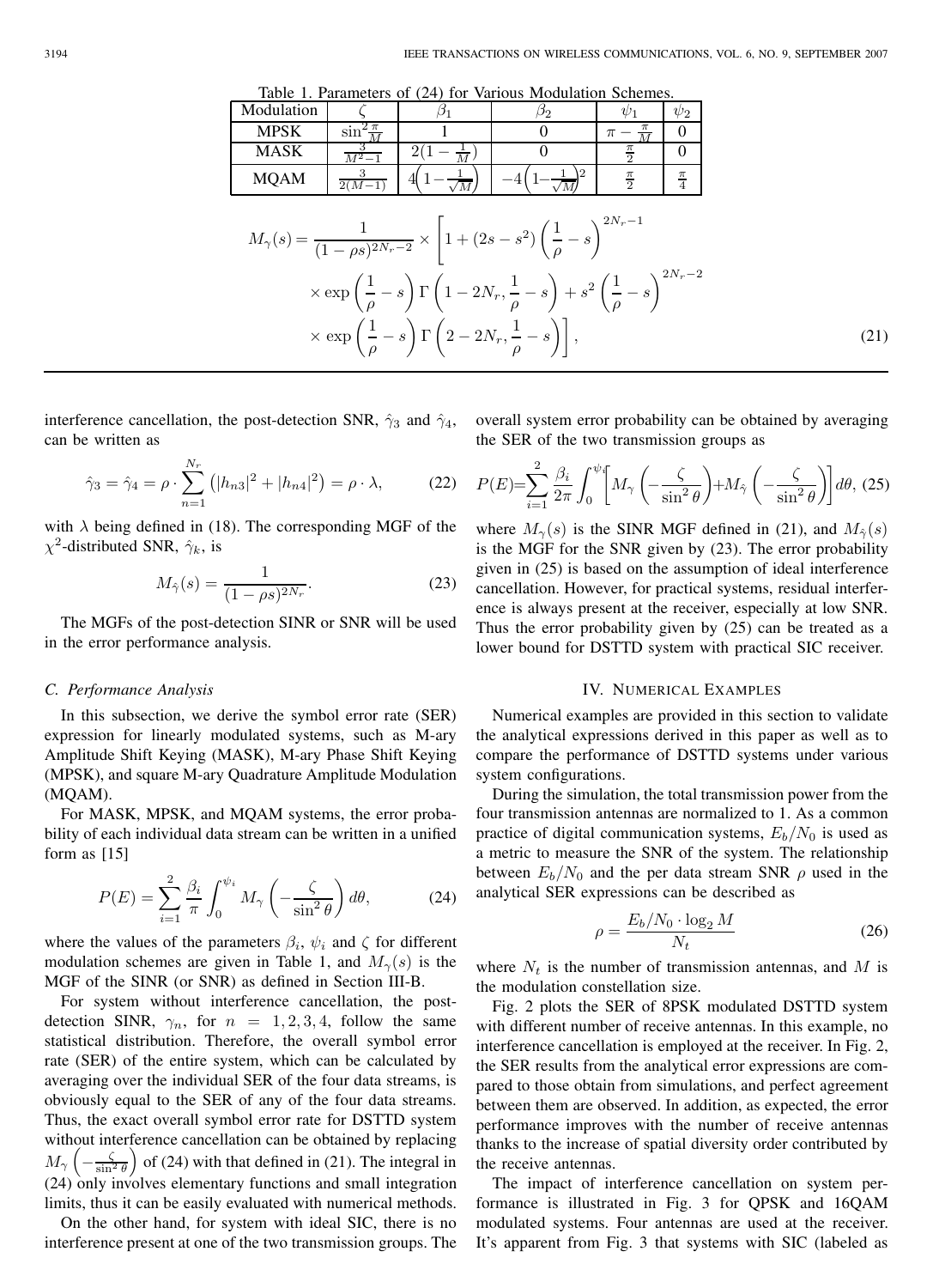

Fig. 2. Error performance of 8PSK modulated DSTTD system with different number of Rx antennas.



Fig. 3. Comparison of the error performances of DSTTD systems with and without interference cancellation.

DSTTD-IC) always outperform DSTTD systems without SIC. A performance gain of about 0.5 dB is observed for both of the two modulation schemes. In addition, the results presented in this figure show that the analytical expression derived for DSTTD system with SIC is a very tight lower bound compared to the simulation results, and it can accurately predict the error performance of corresponding DSTTD systems.

## V. CONCLUSIONS

Theoretical error performance of DSTTD system with optimum combining receiver was investigated in this paper. Spatial multiplexing employed by DSTTD system introduces interferences among transmission antennas. By analyzing the eigenstructure of the interference covariance matrix, we obtained closed-form expressions of the MGF of the post-detection SINR at DSTTD receiver. The results were then used to obtain the exact analytical symbol error rate expressions for linearly modulated DSTTD systems. In addition, a tight lower bound

was derived for DSTTD system with successive interference cancellation. Simulation results show that the analytical results obtained in this paper can accurately predict the performance of DSTTD systems with or without SIC.

APPENDIX: DERIVATION OF (21)  
Define 
$$
b = \frac{1}{\rho} - s
$$
, then (20) can be written as

$$
M_{\gamma}(s) = \frac{1}{(1 - \rho s)^{2N_r - 2}} \int_0^{+\infty} \left(1 + \frac{s}{\lambda + b}\right)^2 \frac{\lambda^{2N_r - 1}}{\Gamma(2N_r)} e^{-\lambda} d\gamma,
$$
  
= 
$$
\frac{1}{(1 - \rho s)^{2N_r - 2}} \left[1 + 2s \cdot f(2N_r, b) + \frac{s^2}{\lambda} \int_0^{+\infty} \frac{1}{(\lambda + b)^2} \frac{\lambda^{2N_r - 1}}{\Gamma(2N_r)} e^{-\lambda} d\lambda \right],
$$
(27)

where the function  $f(a, b)$  is defined as

$$
f(a,b) = \int_0^{+\infty} \frac{1}{\lambda + b} \frac{\lambda^{a-1}}{\Gamma(a)} e^{-\lambda} d\lambda,
$$
 (28)

and it can be written in closed-form as [16, (3.383.10)]

$$
f(a,b) = b^{a-1}e^b \Gamma(1-a,b).
$$
 (29)

The integral in the expression of (27) can be simplified with integration by part, and the result is

$$
\int_0^{+\infty} \frac{1}{(\lambda+b)^2} \frac{\lambda^{2N_r-1}}{\Gamma(2N_r)} e^{-\lambda} d\lambda
$$
  
= 
$$
-\frac{\lambda^{2N_r-1}}{\Gamma(2N_r)} \frac{e^{-\lambda}}{\lambda+b} \Big|_0^{+\infty} + f(a-1,b) - f(a,b),
$$
  
= 
$$
f(a-1,b) - f(a,b).
$$
 (30)

Replacing (30) into (27) yields

$$
M_{\gamma}(s) = \frac{1}{(1 - \rho s)^{2N_r - 2}} \left[ 1 + (2s - s^2) f(2N_r, b) + s^2 f(2N_r - 1, b) \right].
$$
\n(31)

Combining (29) and (31) leads to (21), and this completes the derivation.

#### **REFERENCES**

- [1] G. J. Foschini, "Layered space-time architecture for wireless communication in a fading environment when using multiple antennas," *Bell Labs Tech. J.*, vol. 1, pp.41–59, 1996.
- [2] S. M. Alamouti, "A simple transmit diversity technique for wireless communications," *IEEE J. Sel. Area Commun.*, vol. 16, pp. 1451–1458, Oct. 1998.
- [3] V. Tarokh, N. Seshadri, and A. R. Calderbank, "Space-time codes for high data rate wireless communication: performance criterion and code construction," *IEEE Trans. Inf. Theory*, vol. 44, pp. 744–765, Mar. 1998.
- [4] V. Tarokh, H. Jafarkhani, and A. R. Calderbank, "Space-time block codes from orthogonal designs," *IEEE Trans. Inf. Theory*, vol. 45, pp. 1456– 1467, July 1999.
- [5] L. Zheng and D. N. C. Tse, "Diversity and multiplexing: a fundamental tradeoff in multiple-antenna channels," *IEEE Trans. Inf. Theory*, vol. 49, pp. 1073–1096, May 2003.
- [6] S. Sfar, L. Dai, and K. B. Letaief, "Optimal diversity-multiplexing tradeoff with group detection for MIMO systems," *IEEE Trans. Commun.*, vol. 53, pp. 1191–1199, July 2005.
- [7] V. Tarokh, A. Naguib, N. Seshadri, and A. R. Calderbank, "Combine array processing and space-time coding," *IEEE Trans. Inf. Theory*, vol. 45, pp. 1121–1128, May 1999.
- [8] N. Prasad and M. K. Varanasi, "Optimum efficiently decodable layered space-time block codes," in *Proc. 35th Asilomar Conference on Signals, Systems and Computers*, vol. 1, pp. 227–231, Nov. 2001.